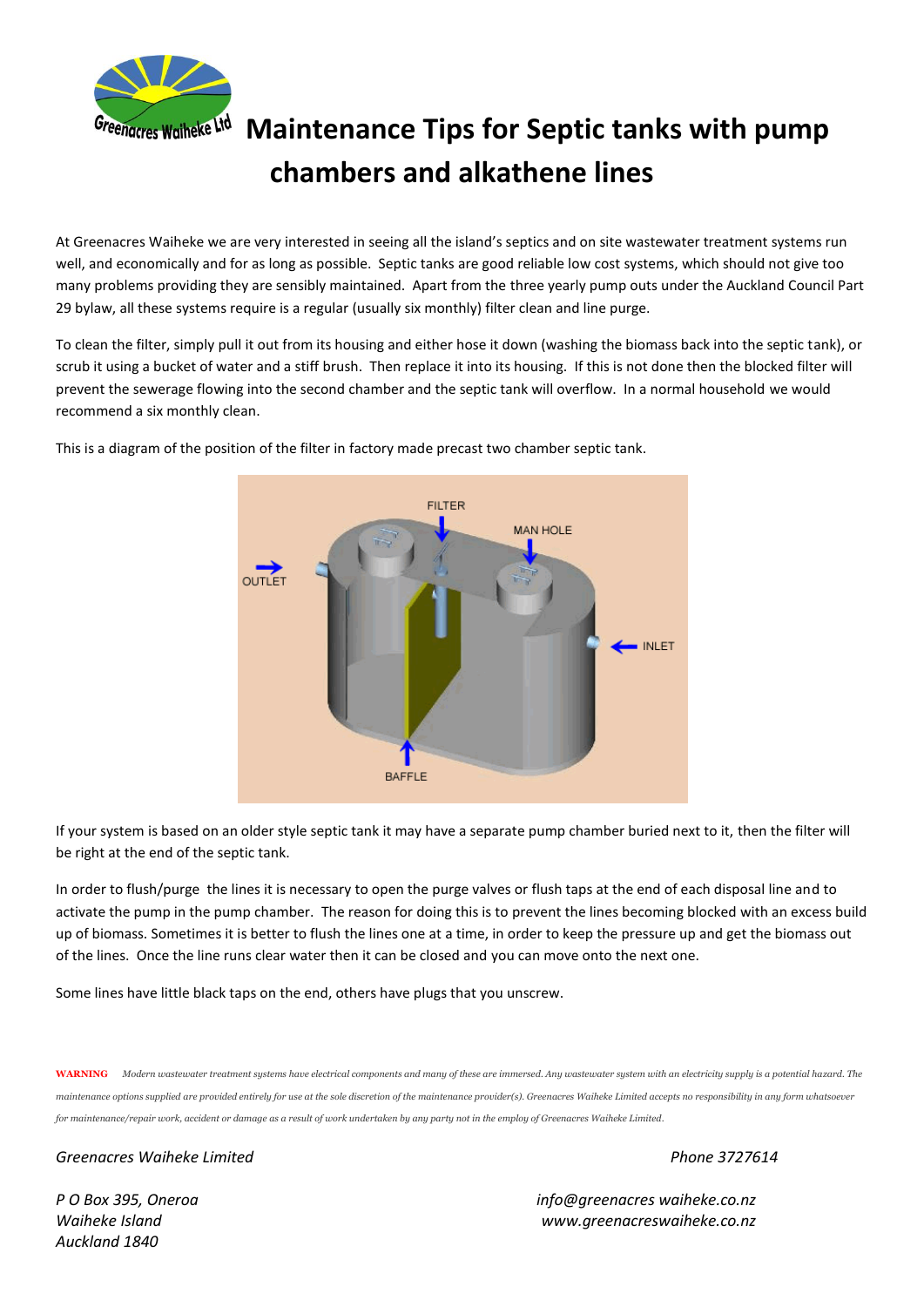

## Greenacres Waiheke Lid Maintenance Tips for Septic tanks with pump **chambers and alkathene lines**

This is a diagram of the separate pump chamber that may feature when there is an older style septic in the system:



Otherwise the Pump will be under the manhole cover furthest away from the house.

The pump itself can be activated by lifting the float switch with an old fishing line, garden hoe or whatever you can find.



Float Switch to be lifted

**WARNING** *Modern wastewater treatment systems have electrical components and many of these are immersed. Any wastewater system with an electricity supply is a potential hazard. The maintenance options supplied are provided entirely for use at the sole discretion of the maintenance provider(s). Greenacres Waiheke Limited accepts no responsibility in any form whatsoever for maintenance/repair work, accident or damage as a result of work undertaken by any party not in the employ of Greenacres Waiheke Limited*.

*Greenacres Waiheke Limited Phone 3727614*

*Auckland 1840*

*P O Box 395, Oneroa info@greenacres waiheke.co.nz Waiheke Island www.greenacreswaiheke.co.nz*